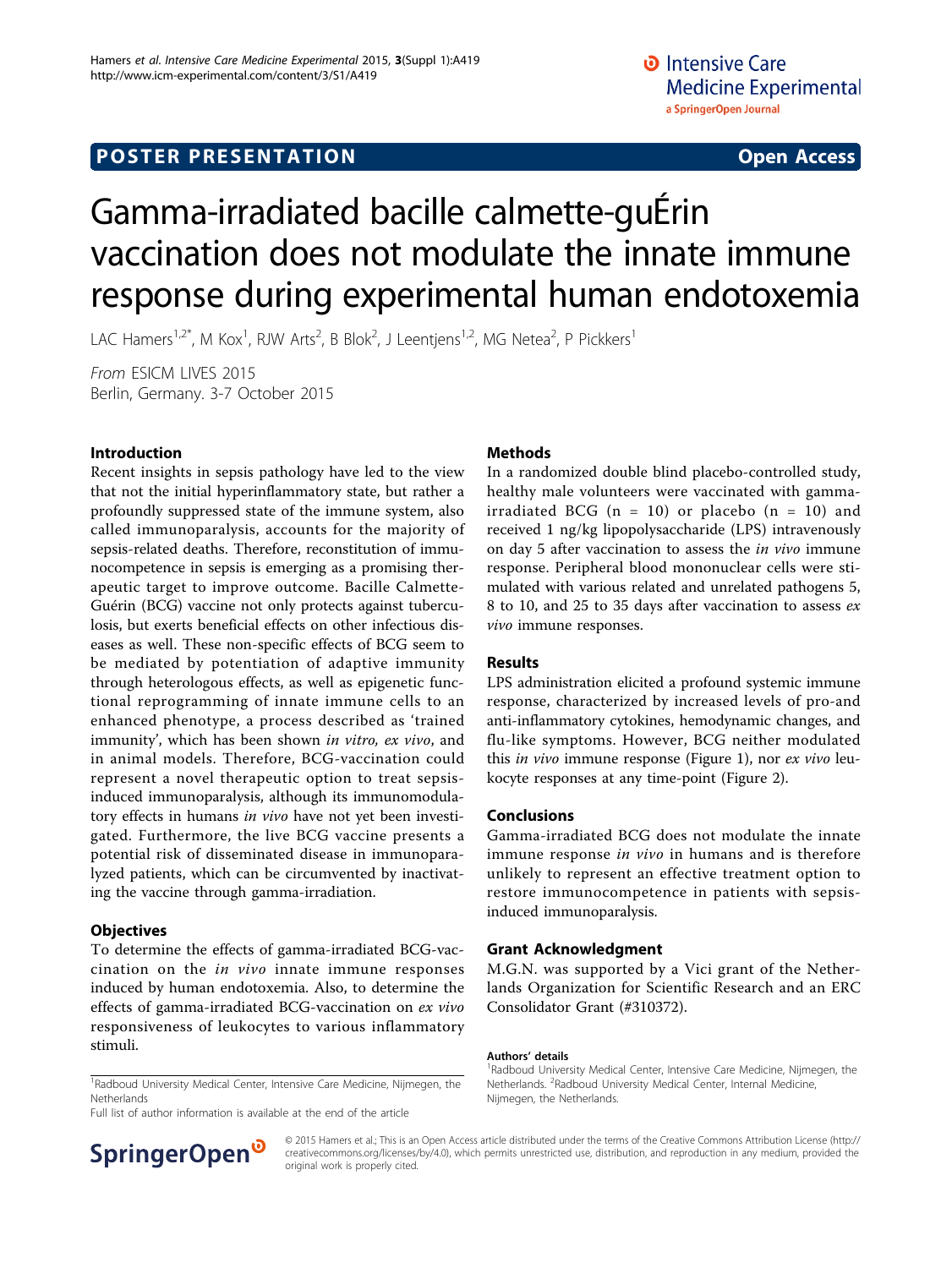<span id="page-1-0"></span>

Published: 1 October 2015

doi:10.1186/2197-425X-3-S1-A419 Cite this article as: Hamers et al.: Gamma-irradiated bacille calmetteguÉrin vaccination does not modulate the innate immune response during experimental human endotoxemia. Intensive Care Medicine Experimental 2015 3(Suppl 1):A419.

### **Submit your manuscript to a SpringerOpen**<sup>o</sup> **journal and benefit from:**

- $\blacktriangleright$  Convenient online submission
- $\blacktriangleright$  Rigorous peer review
- **The Immediate publication on acceptance**
- $\blacktriangleright$  $\blacktriangleright$  $\blacktriangleright$  Open access: articles freely available online
- $\blacktriangleright$  High visibility within the field
- $\blacktriangleright$  Retaining the copyright to your article

**Submit your next manuscript at** 7 **[springeropen.com](http://www.springeropen.com/)**